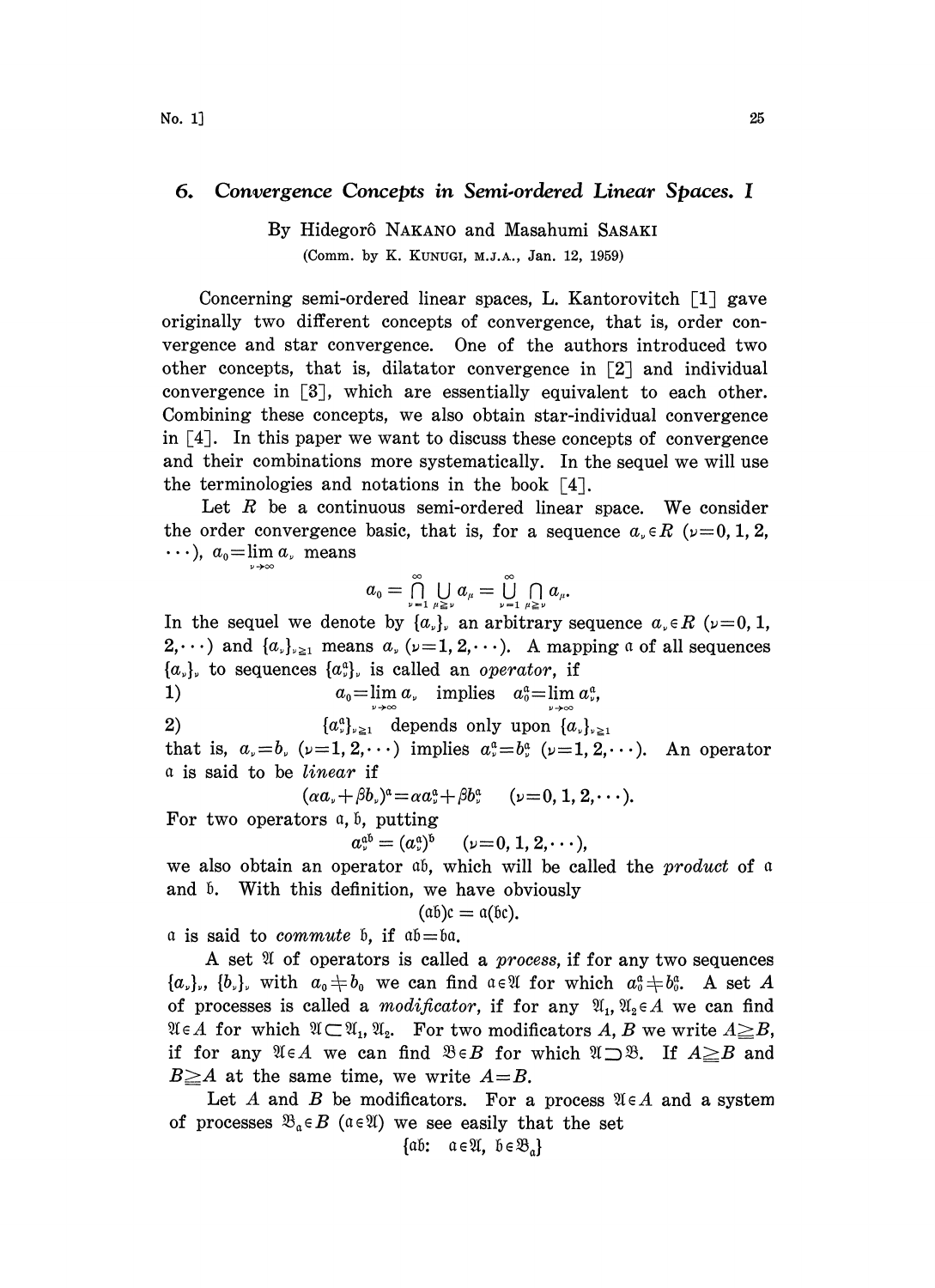also is a process, and furthermore that all such processes constitute <sup>a</sup> modificator, which will be called the product of A and B, and denoted by AB. We also see that the system<br>  $\{\alpha b: \alpha \in \mathbb{X}, b \in \mathbb{B}\}$  ( $\mathbb{X} \in A, \mathbb{B} \in B$ )<br>
is a modificator which will be called the dinast m

$$
\text{if: } a \in \mathfrak{A}, b \in \mathfrak{B} \} \qquad (\mathfrak{A} \in A, \mathfrak{B} \in B)
$$

is <sup>a</sup> modificator, which will be called the direct product of A and B and denoted by  $A \circ B$ .

For modificators  $A, B, C$  we have obviously by definition

(1)  $(AB)C = A(BC), \quad (A \circ B) \circ C = A \circ (B \circ C),$ 

$$
(2) \t\t\t A\circB \geq AB,
$$

(2)  $A \circ B \geq AB$ ,<br>
(3)  $A \geq B$  implies  $AC \geq BC$ ,  $CA \geq CB$ ,  $A \circ C \geq B \circ C$ ,  $C \circ A \geq C \circ B$ ,<br>
(4)  $(AB) \circ C \geq A(B \circ C)$ ,  $A \circ (BC) \geq (A \circ B)C$ .

 $(AB) \circ C \geq A(B \circ C), \quad A \circ (BC) \geq (A \circ B)C.$ 

For a modificator A, a sequence  $\{a_{\nu}\}_{\nu\geq 1}$  is said to be A-convergent, if we can find  $a_0 \in R$  and  $\mathfrak{A} \in A$  such that

$$
a_0^{\mathfrak{a}} = \lim a_{\nu}^{\mathfrak{a}} \quad \text{for all } \mathfrak{a} \in \mathfrak{A}.
$$

In this case we see easily that such  $a_0$  is determined uniquely. Thus such  $a_0$  is called the A-limit of  $\{a_{\nu}\}_{\nu \geq 1}$  and we write

$$
a_{\scriptscriptstyle 0}=A\text{-}\!\lim_{\scriptscriptstyle \cdots\atop \scriptscriptstyle n\to\infty} a_{\scriptscriptstyle \nu}.
$$

With this definition we have obviously

Theorem 1. For two modifications A, B we have

$$
a_{\scriptscriptstyle 0}=AB\text{-}\!\lim a_{\scriptscriptstyle \nu}
$$

if and only if we can find  $\mathfrak{A}\in A$  such that  $a_0^{\alpha} = B$ -lim  $a_{\nu}^{\alpha}$  for all  $\alpha \in \mathfrak{A}$ .

For two modificators A, B, we write  $A > B$  if

 $a_0 = A$ -lim  $a_1$  implies  $a_0 = B$ -lim  $a_2$ ;

and A is said to be *equivalent* to B and denoted by  $A \sim B$ , if  $A \succ B$ and  $B > A$  at the same time. With this definition we see easily (5)  $A \geq B$  implies  $A > B$ , (6)  $A \geq B$  implies  $CA \geq CB$ ,  $C \circ A \geq C \circ B$ , (7)  $A > A \circ B > AB$ . A modificator  $A$  is said to *commute* an operator  $a$ , if  $a_0 = A$ -lim  $a_\nu$  implies  $a_0^{\mathfrak{a}} = A$ -lim  $a_\nu^{\mathfrak{a}}$ .

With this definition we conclude immediately by Theorem <sup>1</sup>

**Theorem 2.** For two modificators A, B, if every operator of A commutes an operator  $c$  and  $B$  commutes  $c$ , then  $AB$  commutes  $c$ .

As the simplest operator we have the *identity* 1, that is,  $a_v^1 = a_v$  $(\nu=0, 1, 2, \dots)$ . The modificator, which consists of only one process {1}, is denoted by O. 0-convergence coincides obviously with the order convergence, that is,  $a_0 = 0$ -lim  $a_{\nu}$  if and only if  $a_0 = \lim a_{\nu}$ . Furthermore we have for every modificator  $A$ 

 $0>A$ ,  $OA = AO = O \circ A = A \circ O = A$ .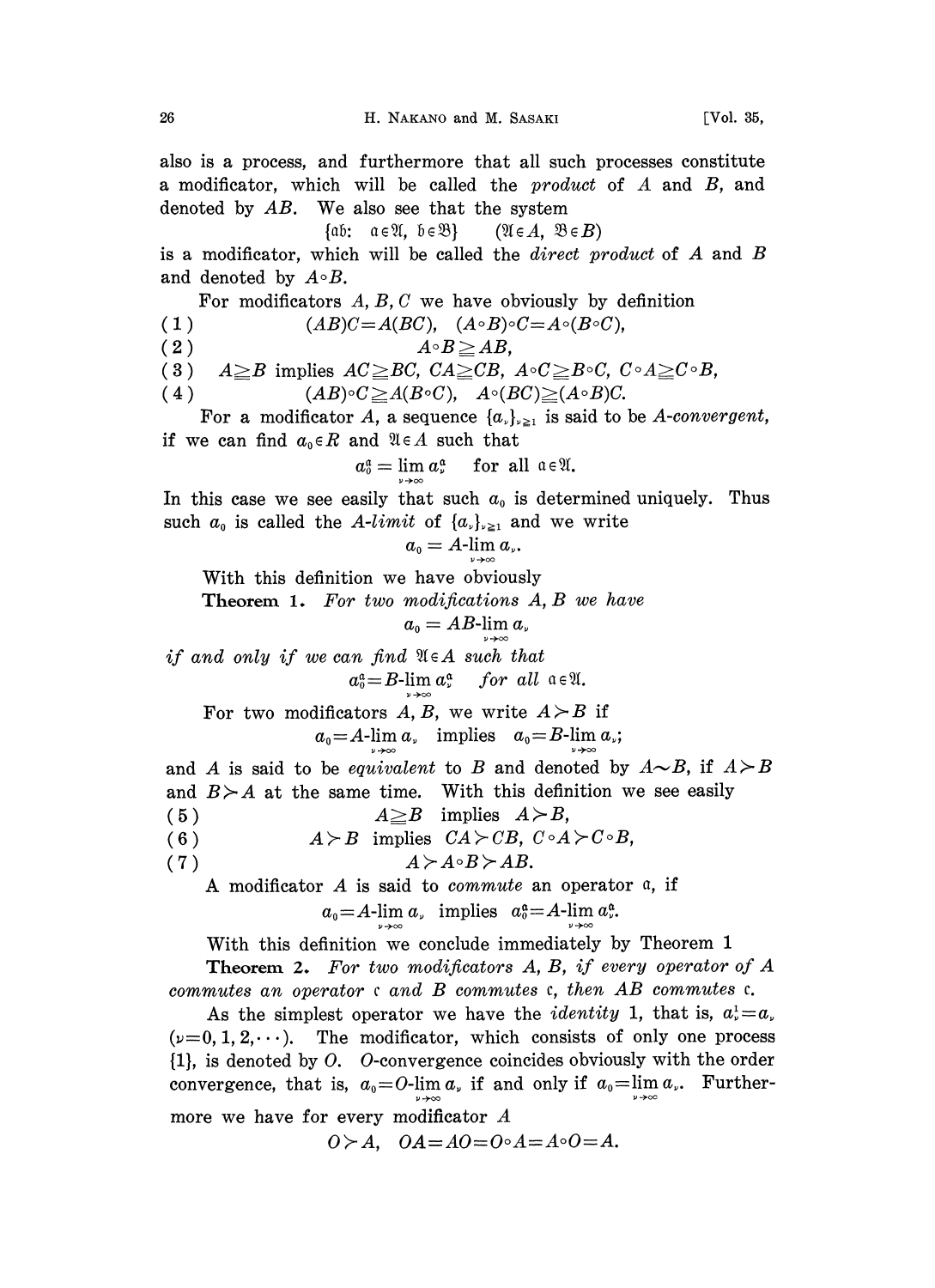For every subsequence  $\{\mu_{\nu}\}_{\nu \geq 1}$  of  $\{1, 2, \dots\}$ , putting  $a_0^{\$} = a_0, \quad a_{\nu}^{\$} = a_{\mu\nu} \quad (\nu = 1, 2, \cdots),$ 

 $a_0^s = a_0, \quad a_s^s = a_\mu, \quad (\nu = 1, 2, \cdots),$ <br>we obtain an operator  $\beta$ , which will be called a sub. operator and denoted by  $\mathfrak{sl}(\mu_s)$ , if we need to indicate  $\{\mu_s\}$ . For two sub. operators  $\hat{\mathfrak{s}}_1$ ,  $\hat{\mathfrak{s}}_2$ , the product  $\hat{\mathfrak{s}}_1\hat{\mathfrak{s}}_2$  also is a sub. operator. We write  $\hat{\mathfrak{s}}\{\mu_\nu\}\geq \hat{\mathfrak{s}}\{\rho_\nu\}$ if  $\{\rho_{\nu}\}\$ is a subsequence of  $\{\mu_{\nu}\}.$ 

We denote by S the modificator, which consists of all such processes  $\mathfrak{S}$  of sub. operators that

1)  $s \leq s_0 \in \mathfrak{S}$  implies  $s \in \mathfrak{S}$ ,

2) for any sub. operator  $\beta$  we can find  $\beta_0 \in \mathfrak{S}$  for which  $\beta \geq \beta_0$ . With this definition we have obviously

$$
(8) \t\t SS = S \circ S = S.
$$

For every projector [p], putting  $a_i = [p]a_i$ , ( $\nu = 0, 1, 2, \dots$ ), we obtain an operator I, which will be called a loc. operator and denoted by  $I[p]$ , if we need to indicate  $[p]$ . We write  $\lfloor p \rfloor \geq \lfloor q \rfloor$ , if  $\lfloor p \rfloor \geq \lfloor q \rfloor$ . We have obviously  $\mathbb{I}[p]\mathbb{I}[q]=\mathbb{I}[p][q]$  and  $\mathbb{I}_{p}=\mathbb{I}$  for every loc. operator I and sub. operator  $\hat{s}$ .

We denote by  $L$  the modificator which consists of all such processes  $\mathcal{R}$  of loc. operators that

1)  $1 \leq l_0 \in \mathcal{Q}$  implies  $l \in \mathcal{Q}$ ,

2) for any loc. operator I we can find  $I_0 \in \mathcal{L}$  for which  $I \geq I_0$ .

With this definition we have obviously

(9)  $LL = L \circ L = L.$ 

Since  $\mathfrak{sl}=\mathfrak{ls}$  for every loc. operator I and sub. operator  $\mathfrak{sl}$ , we have (10)  $L \circ S = S \circ L$ .

Lemma 1. Let A be a modificator, which commutes every loc. operator. In order that

$$
a_{\scriptscriptstyle 0}=LA\text{-}\lim_{\scriptscriptstyle \nu} a_{\scriptscriptstyle \nu},
$$

it is necessary and sufficient that we can find a system of projectors  $\lceil p_i \rceil$  ( $\lambda \in \Lambda$ ) such that

$$
\bigcup_{\lambda \in \Lambda} [p_{\lambda}] \bigcup_{\nu=1}^{\nu} [a_{\nu}] = \bigcup_{\nu=1}^{\nu} [a_{\nu}]
$$
  

$$
[p_{\lambda}]a_0 = A\text{-lim } [p_{\lambda}]a_{\nu} \quad \text{for all } \lambda \in \Lambda.
$$

Proof. We need only to prove the sufficiency. For such a system of projectors  $[p_1]$  ( $\lambda \in \Lambda$ ), denoting by  $\mathcal{L}$  the set of all such  $I[p]$  that  $[p] \leq [p_{\lambda}]$  for some  $\lambda \in \Lambda$  or  $[p][p_{\lambda}] = 0$  for all  $\lambda \in \Lambda$ , we see easily that  $\mathcal{Q} \in L$ , and

$$
a_0^{\mathfrak{l}} = A\text{-lim }a_{\nu}^{\mathfrak{l}} \quad \text{ for all } \mathfrak{l} \in \mathfrak{L},
$$

because A commutes  $\mathfrak l$  by assumption.

For two elements  $p \geq 0 \geq q$  in R, putting

$$
a^{\mathfrak{t}}_{\nu} \!=\! (a_{\nu} \!\frown\! p) \!\smile\! q \quad (\nu \!=\! 0,1,2,\!\cdots),
$$

we obtain an operator i, which will be called an ind. operator and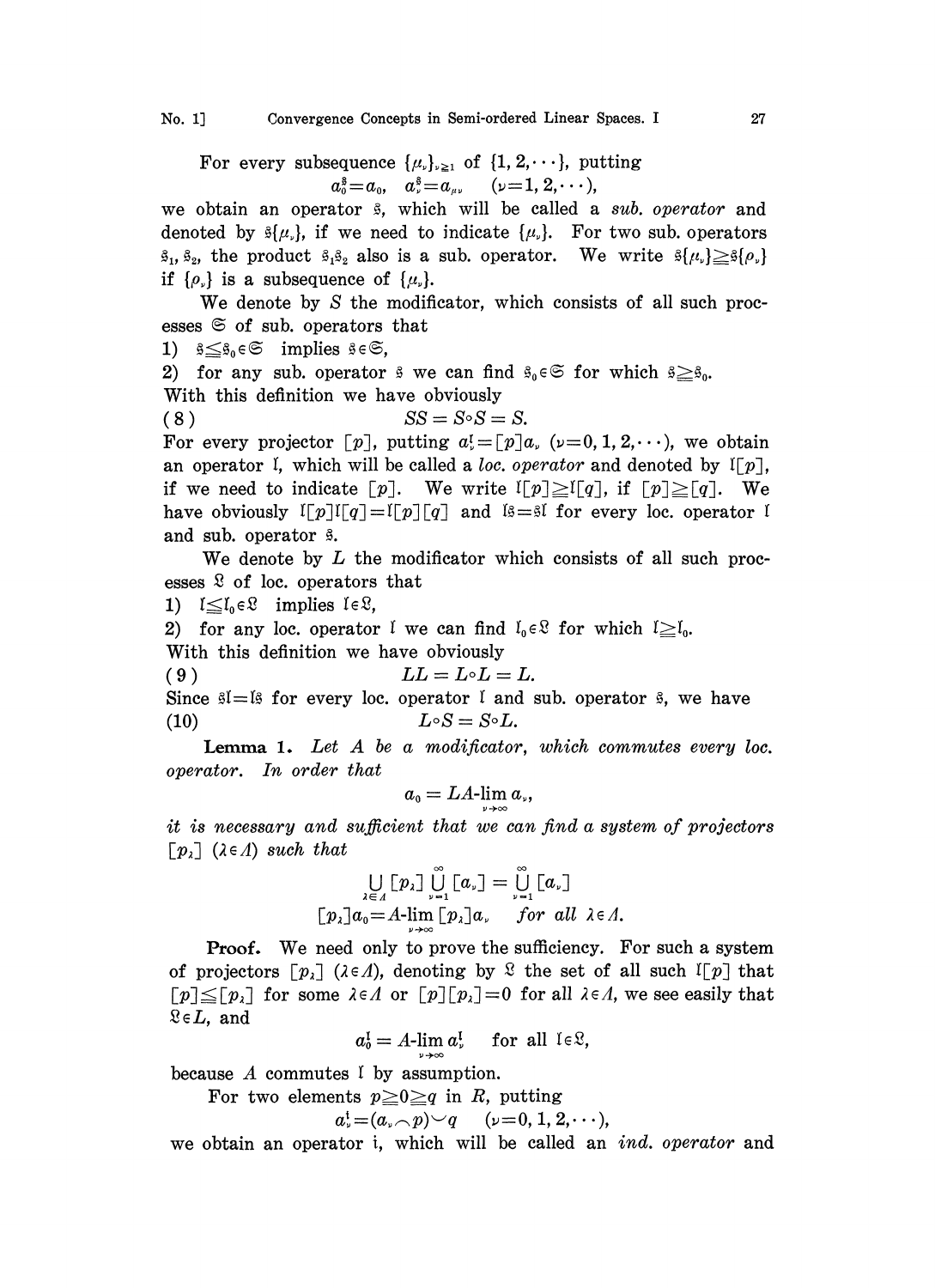denoted by  $i(p, q)$  if we need to indicate p, q. We write  $i(p, q) \geq i(r, s)$ if  $p \geq r \geq s \geq q$ . We have obviously

$$
\mathfrak{i}(p,q)\mathfrak{i}(r,s)\!=\!\mathfrak{i}(p\!\smallfrown\! r,q\!\smallsmile\! s)
$$

and if-ii, i $\hat{s}$ = $\hat{s}$  for every loc. operator I and sub. operator  $\hat{s}$ .

We denote by  $I$  the modificator which consists of only one process of all ind. operators. With this definition we have obviously (11)  $II = I \circ I = I.$ 

From the proof of Theorem 1.1 in  $\lceil 3 \rceil$ , we conclude easily (12)  $I \sim L$ .

**Lemma 2.** In order that  $a_0 = I$ -lim  $a_0$ , it is necessary and sufficient that we can find a sequence  $0 \leq p_1 \leq p_2 \leq \cdots$  such that

(a0p,) (-- p,)-- lim (a p) (-- p) for all /-- 1, 2,..., lim (xp,)(--p,)--x for all x [a, a,. .R.

**Proof.** We need only to prove the sufficiency. Putting  $i_a = i(p_a,$  $(-p_{\mu})$  ( $\mu=1, 2,...$ ), we obtain by assumption for any ind. operator i  $(\varlimsup_{\nu\to\infty}a^{\scriptscriptstyle{1}}_{\scriptscriptstyle{\nu}})^{\scriptscriptstyle{1}\mu}=\varlimsup_{\nu\to\infty}a^{\scriptscriptstyle{1}\mu}_{\scriptscriptstyle{\nu}}=(\varlimsup_{\nu\to\infty}a^{\scriptscriptstyle{1}\mu}_{\scriptscriptstyle{\nu}})^{\scriptscriptstyle{1}}=a^{\scriptscriptstyle{1}\mu}_{\scriptscriptstyle{\nu}}=(a^{\scriptscriptstyle{1}}_{\scriptscriptstyle{0}})^{\scriptscriptstyle{1}\mu}$ 

Thus, making  $\mu \rightarrow \infty$ , we obtain  $\overline{\lim} a^i = a^i_0$ . We conclude similarly also that  $\lim_{n \to \infty} a_n^i = a_0^i$ . Therefore  $a_0 = I$ - $\lim_{n \to \infty} a_n$  by definition.

As iI=I and I consists of only one process, we have by definition (13)  $I \circ L = L \circ I = LI.$ 

Recalling  $(12)$ , we obtain by  $(9)$ ,  $(11)$ 

(14) 
$$
LI \sim IL \sim I.
$$

As  $i\beta = \beta i$ , we have

(15)  $I \circ S = S \circ I = S I$ .

As  $I \circ S \geq IS$  by (2), we have hence  $SI \geq IS$  by (5). Now we shall prove (16)

 $SI \sim IS$ .<br>We suppose  $a_0 = IS$ -lim  $a_\nu$ . Putting  $p_\mu = \mu \sum_{\nu=1}^\mu |a_\nu|$  ( $\mu = 1, 2, \dots$ ), we see easily that the sequence  $0 \leq p_1 \leq p_2 \leq \cdots$  satisfies the condition of Lemma 2. For any sub. operator  $\hat{s}$ , we can find by assumption a sequence of operators  $\hat{\beta} \geq \hat{\beta}_1 \geq \hat{\beta}_2 \geq \cdots$  such that

$$
(\alpha_0\!\!\frown\! p_{\scriptscriptstyle \mu})\!\smile\! (-p_{\scriptscriptstyle \mu})\!\!=\!\lim_{\scriptscriptstyle \nu\!\rightarrow\!\infty} (\textcolor{black}{a_{\scriptscriptstyle \nu}^{\scriptscriptstyle 8\mu}\!\!\frown\! p_{\scriptscriptstyle \mu}})\!\smile\! (-p_{\scriptscriptstyle \mu})\quad \ (\mu\!\!=\!\!1,2,\!\cdots)
$$

Then we can find by the diagonal method a sub. operator  $\hat{\beta}_0 \leq \hat{\beta}$  such that

$$
(a_0\smallfrown p_\mu)\smile(-p_\mu)\smash{=}\lim_{\nu\to\infty}(a_\nu^{\mathfrak{s}_0}\smallfrown p_\mu)\smile(-p_\mu)\quad \ \ (\mu\!\equiv\! 1,2,\!\cdots).
$$

Thus we have  $a_0 = SI$ -lim  $a_{\nu}$ , and therefore  $IS > SI$  by definition.

A modificator is said to be regular, if it commutes every sub., loc. and ind. operators. The modificator  $O$  is obviously regular.

$$
\begin{array}{c} \overline{a} \\ b \end{array}
$$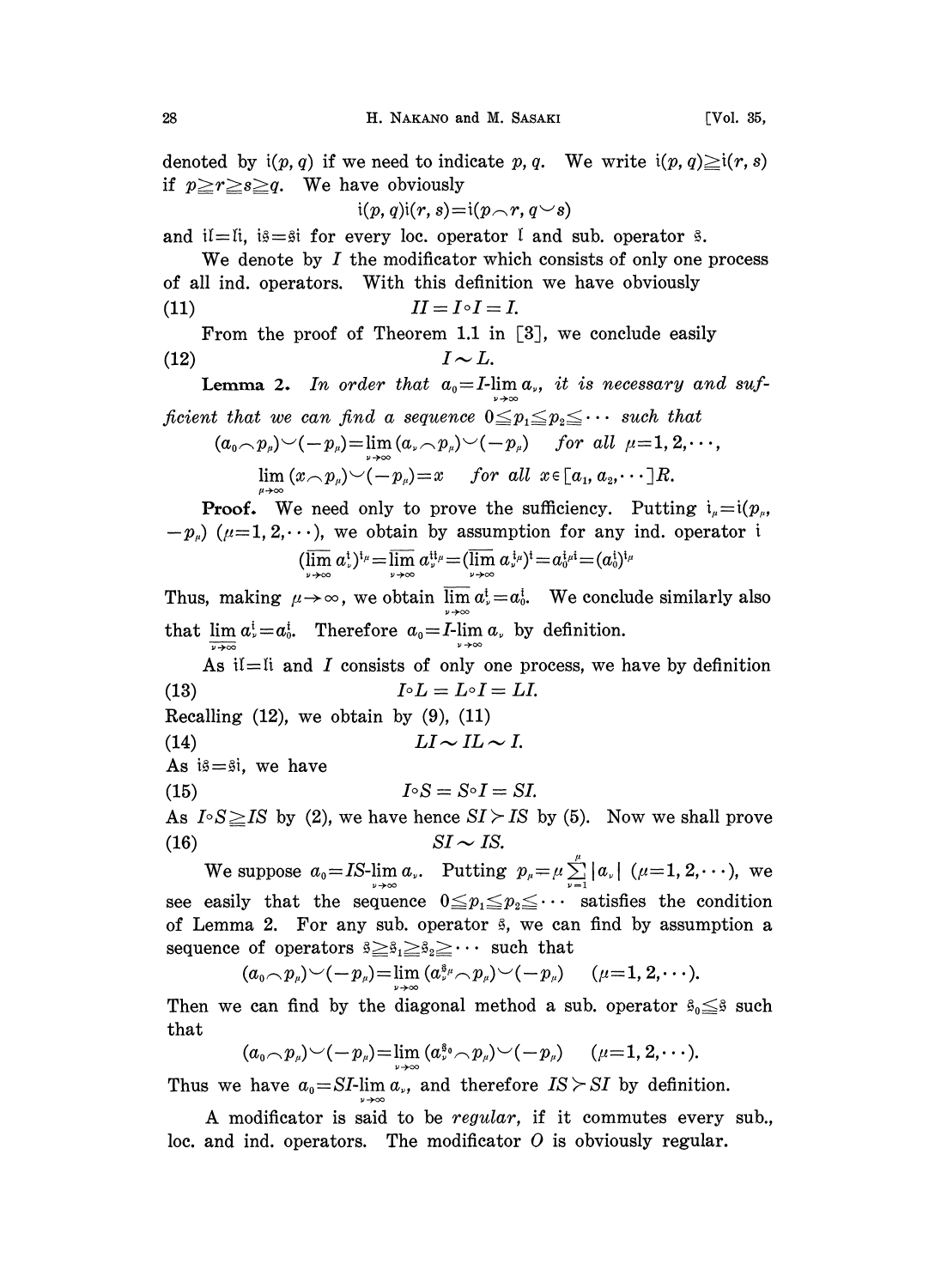**Lemma 3.** If a modificator  $A$  is regular, then all  $SA$ ,  $LA$  and IA are regular, and  $S \circ A \prec A$ ,  $L \circ A \prec A$ ,  $I \circ A \prec A$ .

Proof. By virtue of Theorem 2, both LA and IA are regular. To prove that SA is regular, we need only to show that SA commutes every sub. operator. We suppose that  $a_0 = SA$ -lim  $a_0$ . Then we can find by Theorem 1 a process  $\mathfrak{S} \in S$  such that

 $a_0^{\$} = A$ -lim  $a_{\nu}^{\$}$  for all  $\$ \in \mathfrak{S}$ .

For any sub. operator  $\hat{s}_0$ , we obtain hence

$$
a_0^{\mathfrak{s}_0\mathfrak{s}}=A\text{-}\lim_{n\to\infty}a_r^{\mathfrak{s}_0\mathfrak{s}}\quad\text{ for }\mathfrak{s}_0\mathfrak{s}\in\mathfrak{S}.
$$

Putting  $\mathfrak{S}_0 = \{\hat{\mathfrak{s}}: \hat{\mathfrak{s}}_0\}\in \mathfrak{S}$ , we see easily that  $\mathfrak{S}_0 \in S$ . Thus we have  $a_0^{\mathfrak{s}_0} = SA$ -lim  $a_\nu^{\mathfrak{s}_0}$ .  $a_0^{s_0} = SA$ -lim  $a_s^{s_0}$ . Therefore *SA* commutes every sub. operator. If <br>*A* is regular, then we have obviously  $S \circ A \prec A$ ,  $L \circ A \prec A$ ,  $I \circ A \prec A$  by definition definition.

**Lemma 4.** If R is super-universally continuous and a modifi- $\emph{cator A commutes every loc. operator, then we have}$ 

$$
(L\circ S)A \sim LSA \succ SLA.
$$

 $\angle$  SLA.<br>LSA-lin<br>we can **Proof.** We suppose that  $a_0 = LSA$ -lim $a_0$ . As R is super-**Proof.** We suppose that  $a_0 = LSA$ -lim  $a_{\nu}$ . As R is super-<br>universally continuous by assumption, we can find  $\lceil p_{\mu} \rceil$  ( $\mu=1, 2, \dots$ ) such that

$$
[\![p_\mu]\!]a_0\!=\!SA\text{-}\!\lim_{\nu\to\infty}[\![p_\mu]\!]a_\nu\;\;(\mu\!=\!1,2,\cdots),\quad \bigcup_{\mu=1}^\infty[\![p_\mu]\!] \geq \bigcup_{\nu=1}^\infty[\![a_\nu]\!].
$$

Then we can find  $\mathfrak{S}_{\mu} \in S$  by definition such that

 $[p_\mu]a_0^{\$} = A\lim_{\mu\to\infty} [p_\mu]a_\nu^{\$}$  for all  $\$ \in \mathfrak{S}_\mu$  ( $\mu=1, 2, \cdots$ ).

Denoting by  $\mathfrak{S}$  the intersection of all  $\mathfrak{S}_{\mu}$  ( $\mu=1, 2, \dots$ ), we see easily by the diagonal method that  $\mathfrak{S} \in S$ . Denoting by  $\mathfrak{L}$  the set of all  $\mathfrak{I}[p]$ such that  $[p] \leq [p_n]$  for some  $\mu=1, 2, \cdots$  or  $[p][p_n]=0$  for all  $\mu=1$ , 2,..., we see easily that  $\mathfrak{E} \in L$ , because A commutes every loc. operator by assumption. Thus we have

 $a_0^{18} = A$ -lim  $a_0^{18}$  for all  $1 \in \mathbb{R}$ ,  $\frac{8}{5} \in \mathbb{S}$ ,

and hence  $a_0 = (L \circ S)A$ -lim  $a_0$ . Therefore we have  $LSA \succ (L \circ S)A$ . On the other hand we have  $(L \circ S)A \geq LSA$  by (2), (3). Consequently  $(L \circ S)A \sim LSA$ . As  $L \circ S = S \circ L \geq SL$ , we obtain hence  $LSA \succ SLA$ .

A modificator is said to be standard, if it is composed only of O, S, L, I by the product and the direct product.

**Theorem 3.** If R is super-universally continuous, then every standard modificator is equivalent to one of O, S, L, LS, SL.

**Proof.** We need only to show  $SLS \sim LSL \sim ILS \sim ISL \sim SL$ . As  $LS > SL$  by Lemma 4, we obtain by (6), (8), (7):  $SLS > SSL = SL > SLS$ , and by (9), Lemma 3:  $LSL > SLL = SL > LSL$ . As  $L \sim I$  by (12), we have by (6), (16), (11):  $ISL\sim ISI\sim IIS=IS\sim SI\sim SL$ . As  $IL\leq LI$  by